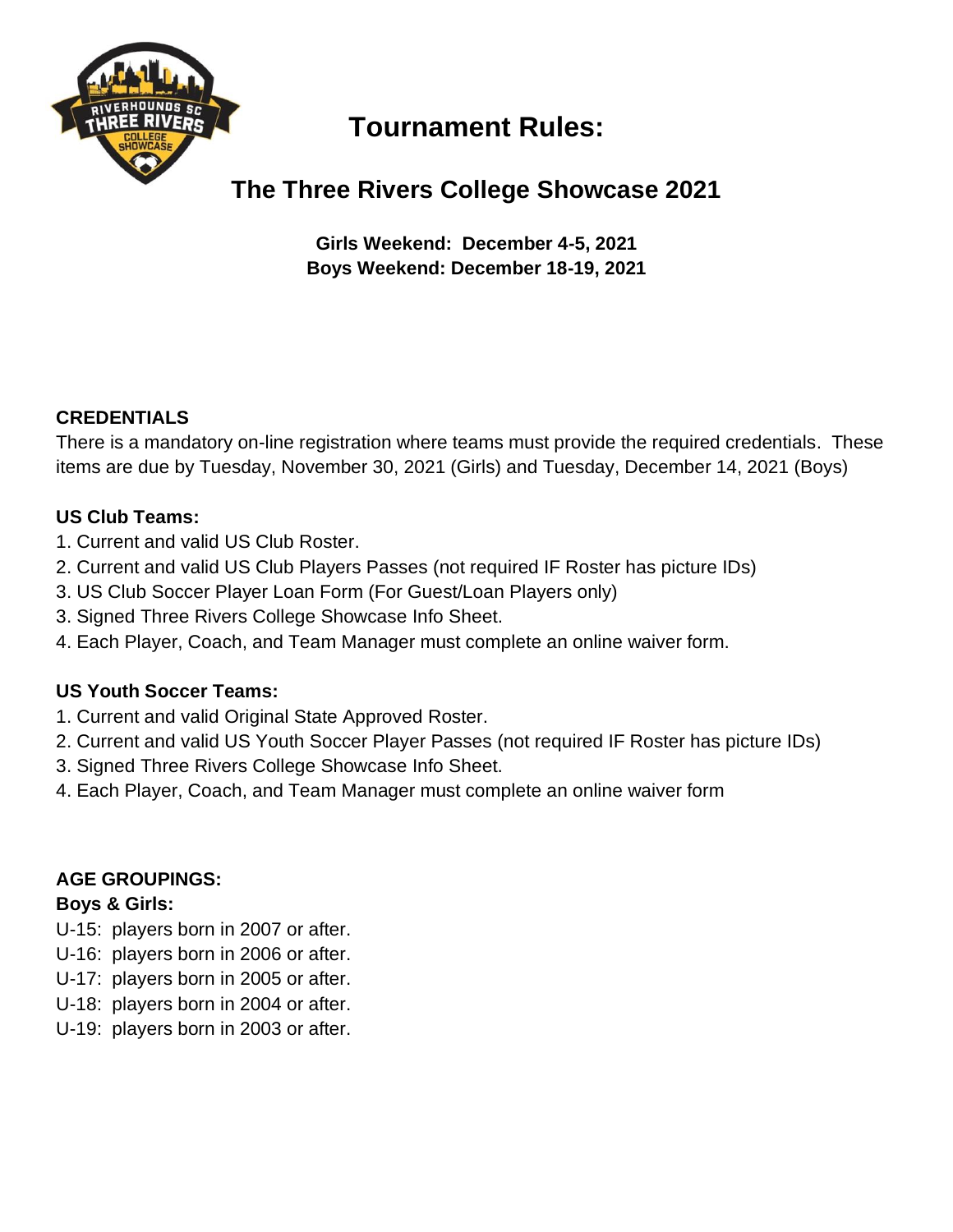#### **ROSTERS**

#### **U9 and U10 Teams: 7 v 7**

- May register a maximum of 14 players. A team may use up to 3 guest players but any team utilizing guest players is still limited to a total of 14 players.

#### **U11 and U12 Teams: 9 v 9**

**-** May register a maximum of 18 players. A team may use up to 4 guest players but any team utilizing guest players is still limited to a total of 18 players.

#### **U13, U14, and U15 Teams: 11 v 11**

- May register a maximum of 22 players. A team may use up to 5 guest players but any team utilizing guest players is still limited to a total of 22 players.

US Club Soccer teams may only take guest players registered under US Club Soccer, and USYSA teams may only take guest players registered with properly stamped USYSA player pass cards. No roster may be comprised of players with different passes from different organizations, or no "mixed rosters".

*No player may play for more than one team in the tournament for the duration of the event, even if it is in different age groups. Players may only play for one team.*

#### **TEAMS**

The home team is determined by the tournament scheduler. The first team listed in the tournament program (and website) is the home team. The home team will be responsible for using an alternate color uniform if necessary, and shall supply a suitable game ball if the tournament does not provide one. (as determined by the Referee). If the home team cannot supply an alternate jersey, then the visiting team will.

Spectators are not permitted behind the goals or on the sidelines of the team benches. All spectators shall use appropriate behavior and language and are subject to ejection from the premises for verbal abuse subject to the discretion of the match referee, the tournament referee assignor, or the tournament directors.

#### **LAWS OF THE GAME**

All matches must be played in accordance with FIFA Laws of the Game, except as specifically modified as follows in the tournament rules:

A. Games will consist of two halves of equal length. The Directors reserve the right to adjust game length for conditions beyond their control.

 $\Box$  All matches will be 80-minutes in duration with two (2) 40-minute halves.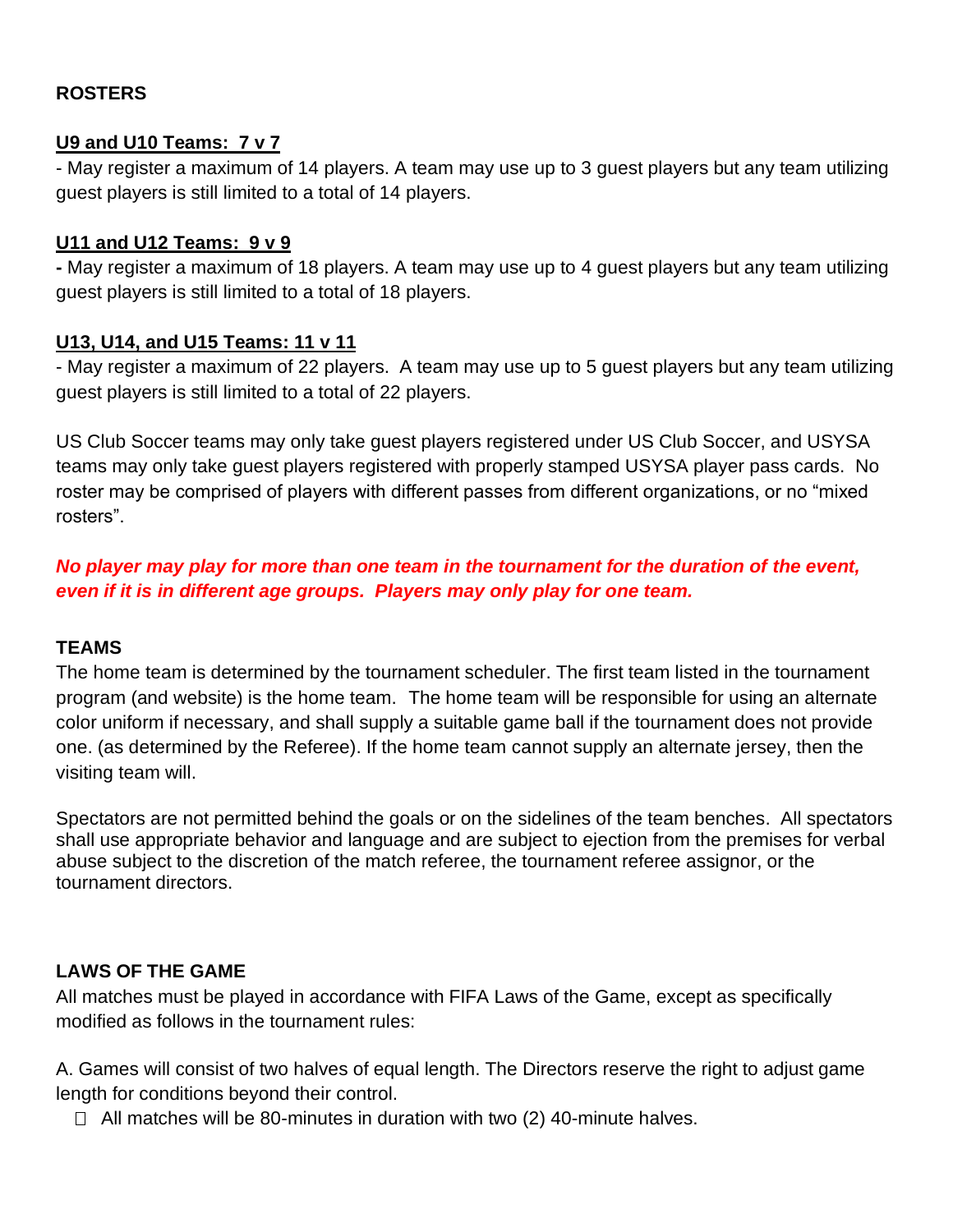B. The game clock will not be stopped because of injury to any player, except if deemed necessary by the referee in extreme situations. Due to the time allowed for the completion of all games, the clock should run continuously. Any situations where serious injury has occurred and a large portion of game time has been run off will be referred to the Tournament Director(s) for a decision about added on time. The Tournament Director(s) decision to add, or not add, time will be final.

C. The event is being played in "Showcase Format" which means that each team will play three games over the course of two days and there will not be any type of advancement to a final or additional game.

\*\* Please note that we will be using the new FIFA rules of play regarding;

- Officials, at their discretion, may allow for a substitution at any stoppage point in the game.
- Substituted players should leave the field at the nearest sideline when possible.
- Goal kicks are live the moment the ball is touched. The ball doesn't have to leave the box.
- Free kick positioning of both the defending and attacking team.
- Coaches and bench officials are now shown Yellow and Red cards.
- GK's must have 1 foot on the goal line when a PK is taken.

#### **REFEREES**

- Referees will be USSF certified.
- All matches will utilize a 3-man referee system.

#### **PLAYER EQUIPMENT**

- It will be the referees' discretion to determine the safety and suitability of player equipment. Casts, soft or hard, and other external items are all subject to review before every game with the match official, in conjunction with the Referee Coordinator and Tournament Director(s), having final say on a players ability to wear the external item.

- All players are required to wear shin guards at all times during a match.

#### **FORFEITS**

The score of a forfeited game shall be recorded as 2-0 in favor of the team not forfeiting, if; 1) the game has not commenced, or 2) the game has commenced and the non-forfeiting team has less than a 2-goal lead at the time of cessation.

If the non-forfeiting team has a 2 goal, or more than a 2-goal lead, at the time of cessation the score shall stand as it is. Forfeiture will be declared for a failure to begin play within ten (10) minutes of game time. Failure to complete a match or a team leaving the field during play may result in forfeiture. In no case will a team, which has forfeited a game, be declared a group winner or wild card.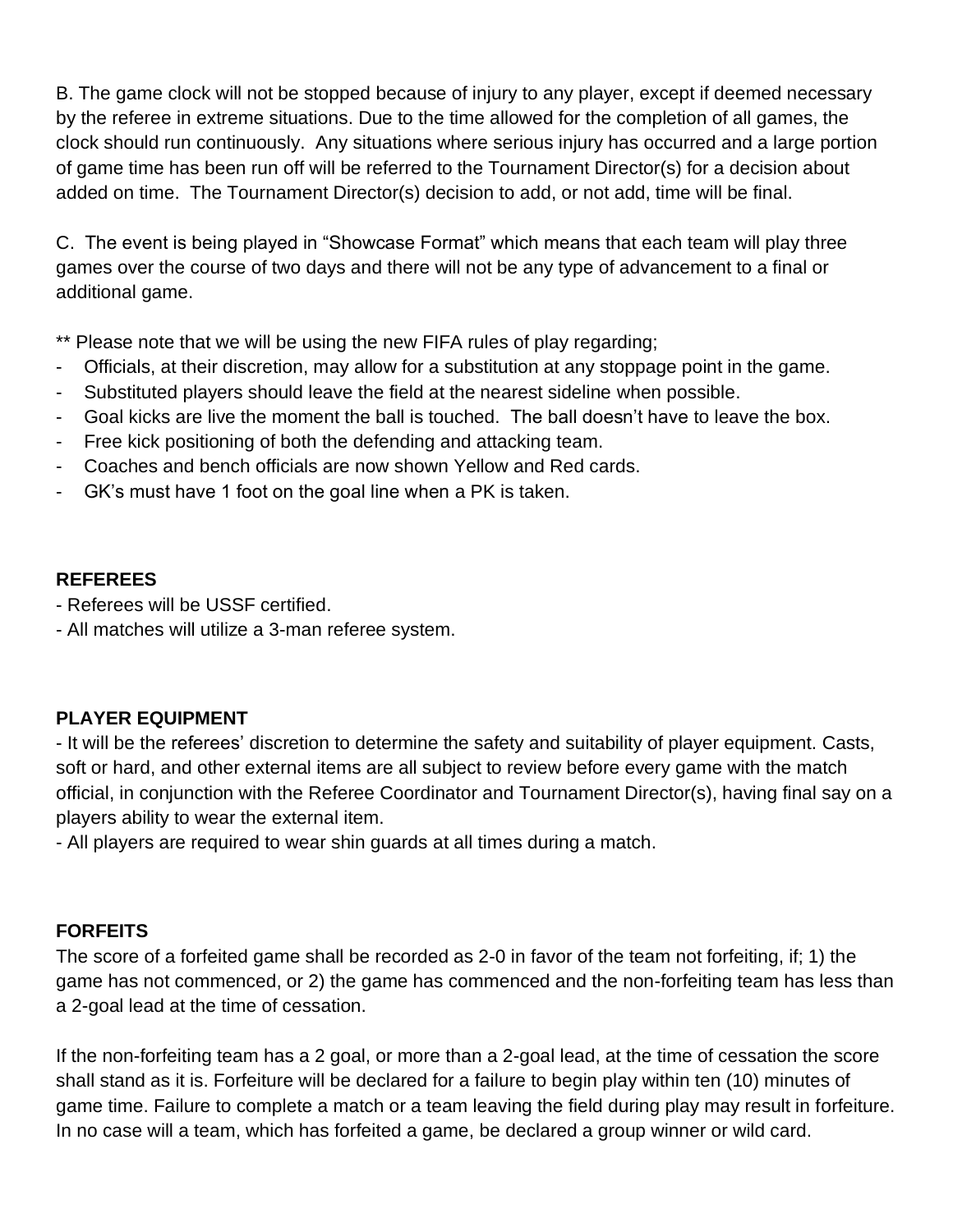**DETERMINING WINNERS**: Teams will be awarded points on the following basis:

Three (3) points for each Win One (1) point for each Tie Zero (0) points for each Loss

In the event of a tie in points at the end of bracket play, the winner for advancement to Semi-Final will be determined as follows:

A. The winner in head to head competition. In the event of a 3-way tie, even after the elimination of 1 team through tiebreakers "B", "C", "D", and "E", the head to head tie breaker is NOT used. There is no reverting back to tiebreaker "A" in a 3-way tie.

B. Goal differential, maximum of 3 per game either way, for or against. (Team wins 4-0, scored as +3 Goal Differential. Team loses 4-0, scored as a -3 Goal Differential)

C. Fewest goals against, capped at 3 per game against.

- D. Most total wins.
- E. Most shut outs.

If a tie still exists after steps (A) through (E), then a coin-flip will determine the group winner. This is a showcase and no trophies or awards will be presented.

#### **MATCH & SCORE REPORTING**

Match scores will be recorded by the match official following the game. A tournament representative or field marshall will collect the score from the match official, and have both coaches sign the score sheet. The score will then be radioed in to the tournament HQ for posting. It is the responsibility of the head coaches of each team in a match to sign the scorecard directly following the game to verify the proper result.

The comprehensive list of score updates for all ages, flights, and brackets, for the entire tournament will be posted online and accessible via the tournament homepage; <https://www.riverhounds.com/three-rivers-college-showcase>

#### **PROTESTS & DISPUTES**

No Protests will be allowed

#### **FINAL RULINGS**

The final interpreter of the foregoing rules and regulations, and also any matters not provided for in these rules will be the Tournament Director(s), whose decisions shall be final.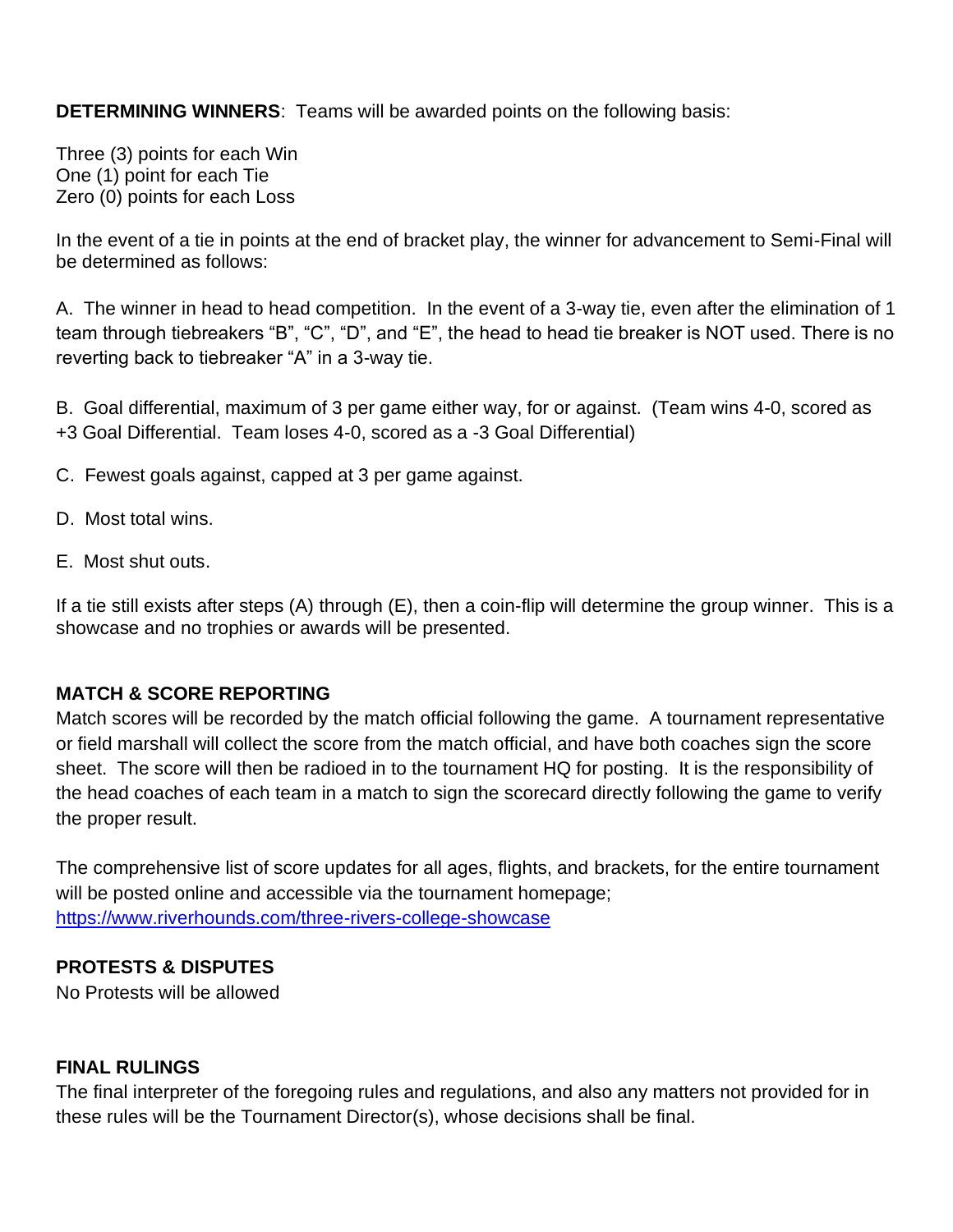#### **CONDUCT & DISIPLINE**

Disciplinary action taken against a coach will be levied in the next game in which he/she coaches the team playing at the time of the original infraction, or to the next game coached if the violation occurred during the last game for that team. If additional behavior problems occur, the Directors reserve the right to levy additional discipline up to and including expulsion from the Tournament. Players that are red carded or receive two yellows in a single game must sit out the next game. A player or coach who is ejected for violent conduct, serious foul play, or racist remarks/actions may be subject to further sanctioning. Any player or coach who assaults a referee will be expelled from the Tournament.

Not permitted at any venue for this tournament; pets, alcoholic beverages, firearms, and verbal or racial abuse of anyone at any time.

#### **WEATHER**

In the event of inclement weather, the Tournament Committee will have the authority to change games as follows:

- $\Box$  Relocate or reschedule any game(s)
- $\Box$  Change the duration of the game(s)
- $\Box$  Cancel any game(s), as needed.
- $\Box$  End games that have already begun with the current score counting as the final score.

#### **REFUND POLICY:**

- In the event of a full or partial tournament cancellation due to weather or any other non-COVID related cancellation, the tournament will refund teams after the tournament directors and the tournament staff have reviewed the entire event.
	- o For full tournament cancellations, or cancellations of entire age groups, the tournament will keep at least \$200 of the entry fee to help cover administrative costs incurred prior to the event start date and any contractual obligations entered into.
	- o For partial tournament cancellations the tournament will pro-rate games after expense have been met.
- If the Three Rivers College Showcase is canceled due to COVID-19 we will refund teams 100% of their entry fees, provided that the cancellation is 15 days or more prior to the event's first day of play. No team credits will be issued, and no entry fees will be kept. Only a direct payment of of all entry fees will be issued.
- If the Three Rivers College Showcase is canceled due to COVID-19 within 14 days of the event's first day of play, then the tournament reserves the right to pro-rate refunds following the conclusion of a full event review, and after all expenses have been met.
- Under no circumstances, whatsoever, will the Tournament Committee, the Tournament Director(s) or the Pittsburgh Riverhounds be responsible for any expenses (hotel, travel, food, etc.) incurred by any team due to a cancellation, weather or otherwise.